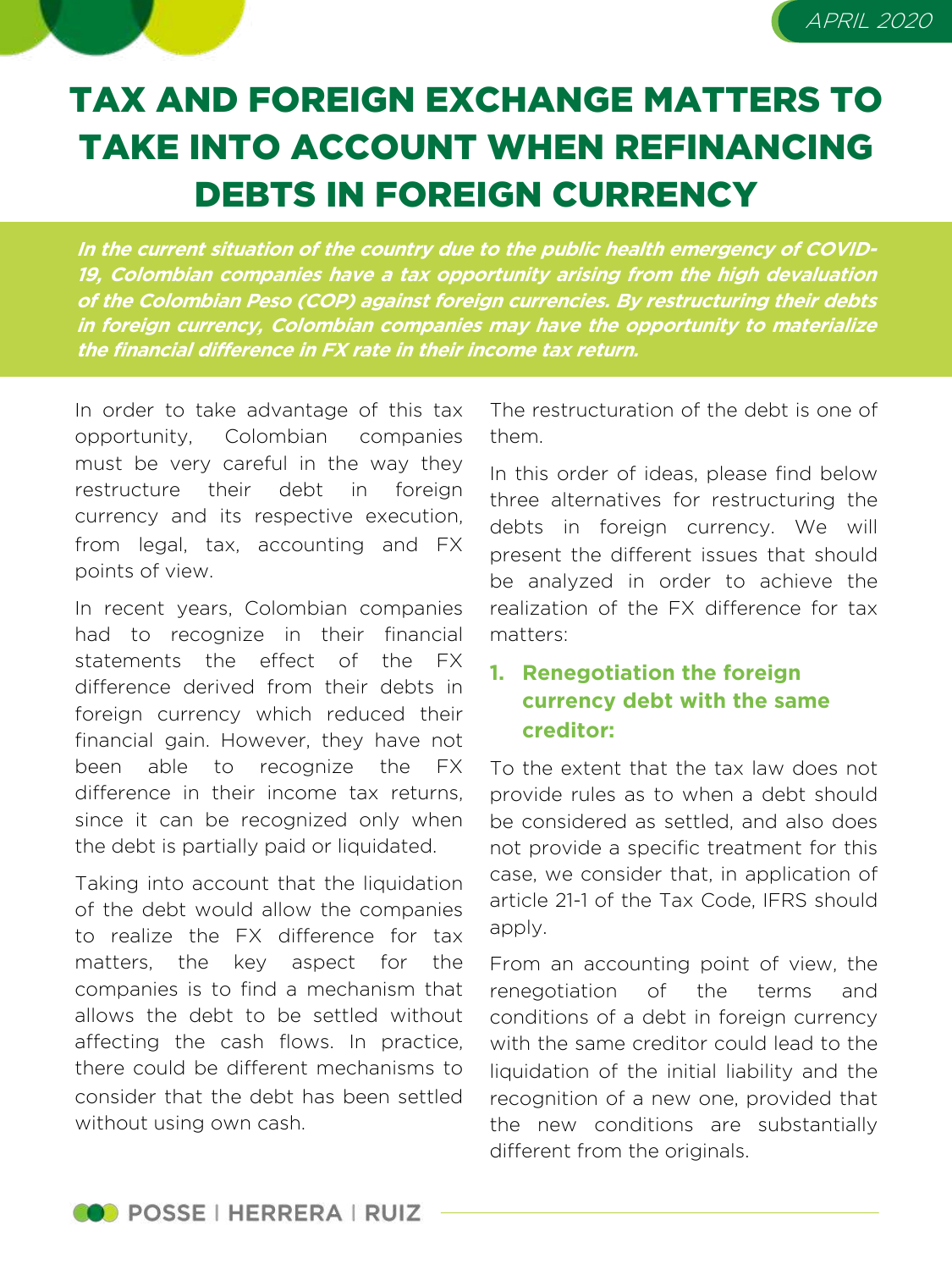The conditions would be considered as substantially dissimilar if there is a difference of at least 10% between (i) the present value of the discounted flows under the new conditions (discounted at the effective interest rate of the original liability) and (ii) the discounted present value of the flows that still remain from the original liability. It is important for the taxpayer's financial team to previously analyze that such condition is met, and also to document the entire financial analysis.

Under this alternative, we consider that the Colombian companies could recognize a tax deduction for the difference in exchange rate, without the need to use its available cash.

In order to support the renegotiation and comply with the FX regime, the taxpayer must submit a new form before the Exchange Market Intermediary (Intermediario del Mercado Cambiario "IMC"), including the modified terms of the contract (i.e. amount, term, interest rate and among others) and attaching all the documents that support the actual renegotiation of the debt.

Once the operation is approved by the IMC, it will directly send it to the Central Bank (Banco de la República) for proper registration. The changes must be reported within the fifteen (15) business days following the occurrence of the renegotiation, consequently allowing clarity before the National Authorities, specifically for the capital or interest transfers to be carried out afterwards.

#### **2. To acquire a new debt with another creditor and pay the original debt:**

If incurring in a new debt to use the proceeds to pay the original debt, the difference in FX would be realized for tax purposes. The terms and conditions of the new credit should not differ substantially from those of the original credit for purposes of the tax recognition of the difference in exchange rate.

The debtor may acquire a new credit either in Colombian Pesos or in foreign currency, from intermediary banks or companies. In this situation, depending on the condition of the creditor and previous to the disbursement, a new Form must be registered before the IMC, attaching the new credit agreement or its equivalent document. With the disbursed resources, the payment can be made and the initial registration of the external indebtedness can be canceled.

It is advisable to check the viability of receiving foreign currency through a clearing account. This will allow efficiencies in tax and financial matters for coverage, by being able to agree and receive a single currency.